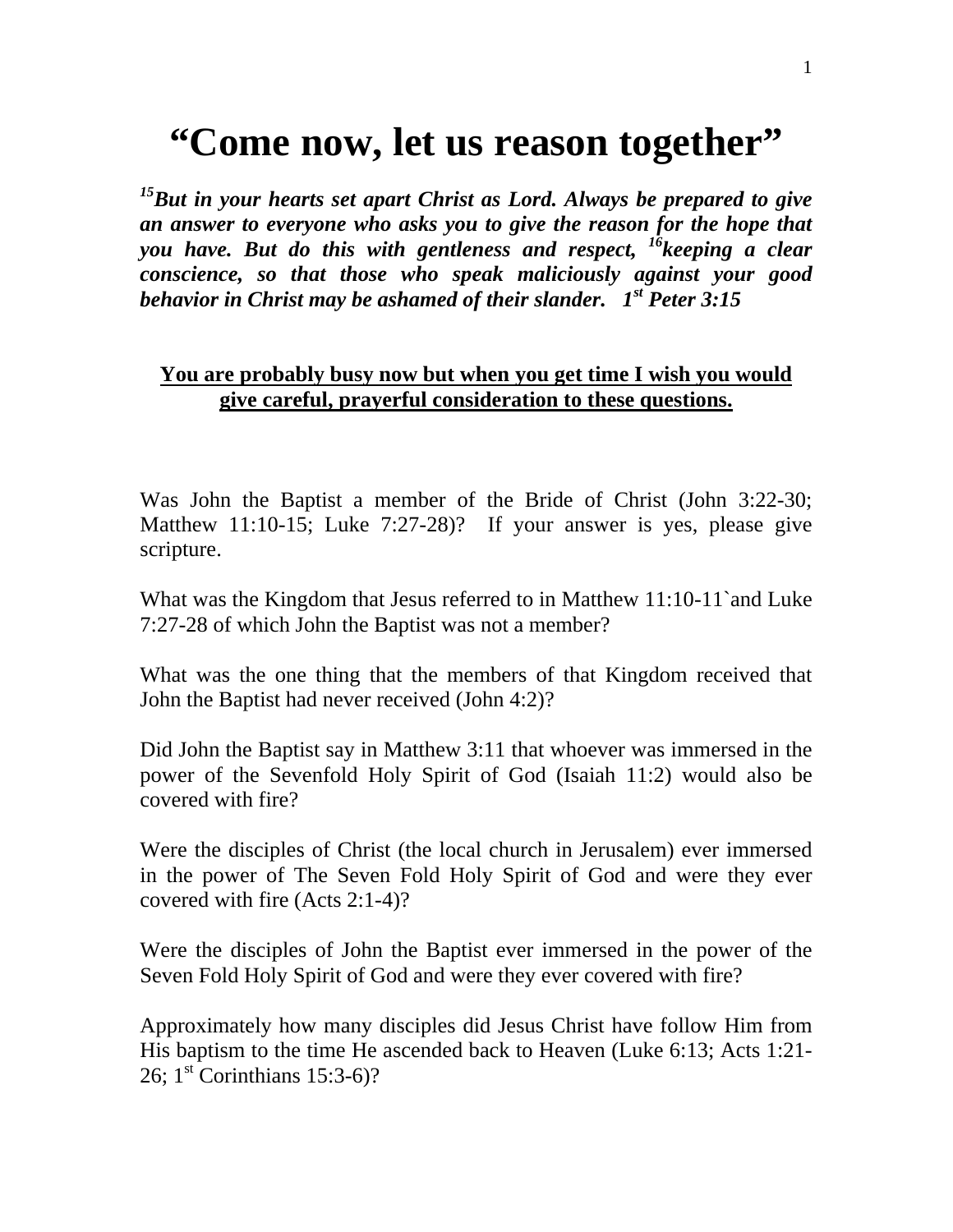Jesus called out to the disciples of John the Baptist and invited them to become fishers of men as part of the assembly He was forming (Matthew 4:18-22; Mark 1:16-20; Luke 5:10-11; John 1:35-51). There were some disciples of John the Baptist who chose **not** to follow Christ and chose **not** to become one of His disciples. Will they live on the New Earth through eternity (Revelation 21 & 22)?

Will those disciples of Christ who chose to abandon Him and to **no longer** be one of His disciples (John 6:66) live on the New Earth through eternity (Revelation 21 & 22)?

Then why did not either of those groups receive the power of the Seven Fold Holy Spirit of God on the day of Pentecost and why were they not covered with fire (Acts  $1&2$ )?

What was the purpose of the power of the Seven Fold Holy Spirit of God and the purpose of the gifts that were given by the Seven Fold Holy Spirit of God (Hebrews 2:1-4;  $1<sup>st</sup>$  Corinthians 14:22; Ephesians 4:11-13;  $1<sup>st</sup>$ Corinthians 12:28-31)?

Jesus said in Luke 14:26-33 that whoever would not bear his cross, forsake all, and come after Him could not be His disciple. Does that mean that those who had been saved under the ministry of John the Baptist but had chosen not to come to Jesus when He called them were not His disciples? Does that mean that those who chose to abandon Him (John 6:66) were not His disciples?

Could you be a member of the church Christ established without being one of His disciples?

If so, do you know of any scripture that says that a person who was not a disciple of Christ ever became a member of any of the New Testament churches without making that commitment and following Him in scriptural baptism?

Therefore, doesn't that mean that regardless of what the Roman Universal (Catholic) church teaches, you can not be a member of His church without making a commitment to be one of His disciples and following Jesus Christ in scriptural baptism?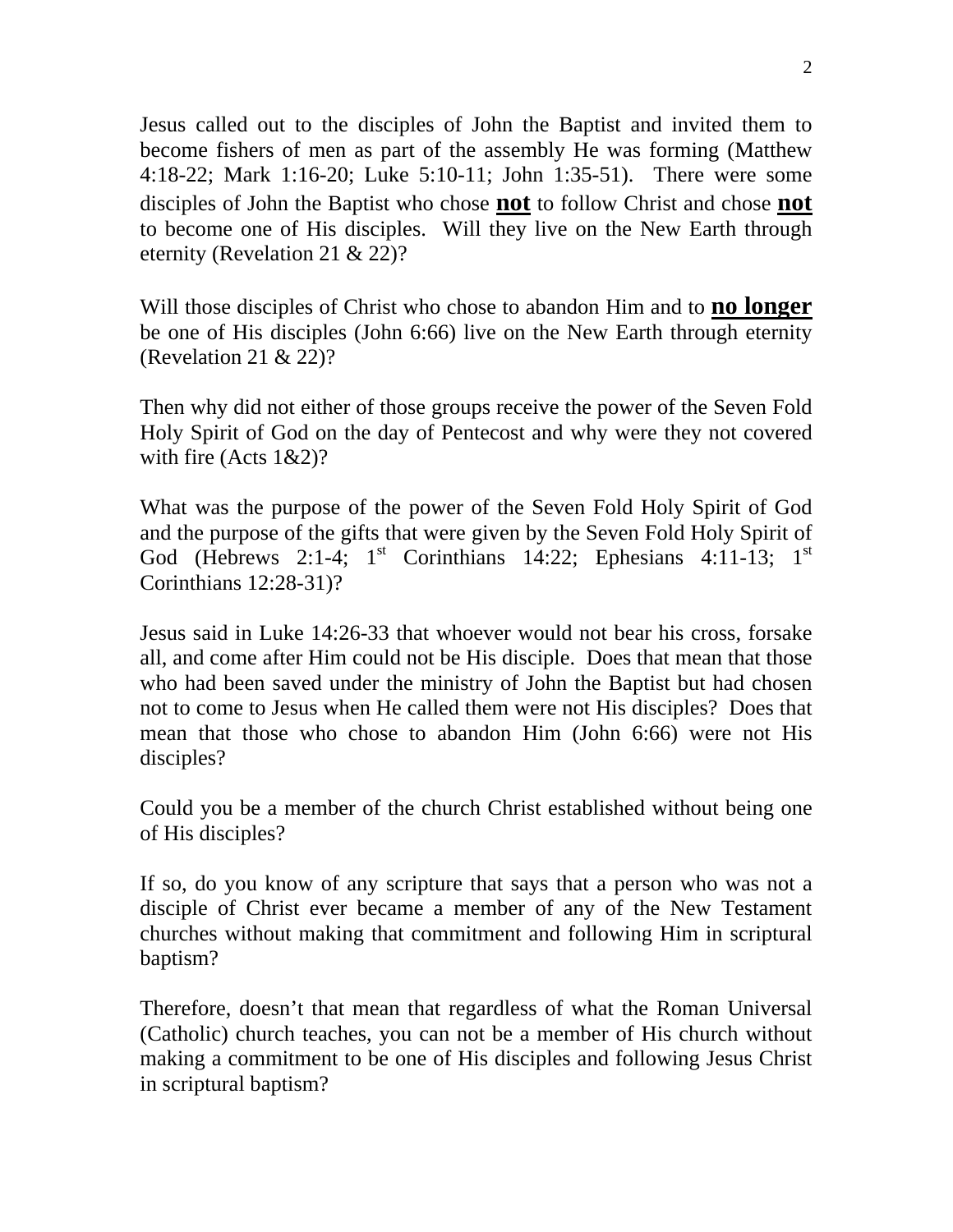Therefore, would that not mean that if a person, under the conviction and leadership of the Holy Spirit, accepted Christ as their Savior but never received scriptural baptism they are not a member of the church that Jesus Christ established?

Were the sins of people who lived before John the Baptist paid for by the sacrifice of Jesus Christ (Matthew 3:1-7)?

If so, why did John the Baptist baptize those who were converted under his ministry when people had never been baptized before? (Matthew 3:3; John 1:29-34; Matthew 11;1-15; Mark 1:2-3; Luke 1:67-80; Luke 3:4; Luke 7:24- 30)

If people were saved before the ministry of John the Baptist and the earthly ministry of Jesus Christ, what was the Kingdom that both of them proclaimed was about to come into being, that is to say, "was at hand"?

We find in Matthew 10:1-42, Luke 6:12-13 and Mark 3:13-14 that Jesus sent 12 of His disciples to the lost sheep of Israel. The Greek word is  $\alpha\pi\delta\lambda\lambda$ υμε and could also be translated destroyed or marred or even wandered off or separated as used in Luke 15:4, "*<sup>3</sup> Then Jesus told them this parable:*  <sup>4</sup> Suppose one of you has a hundred sheep and loses one of them. Does he *not leave the ninety-nine in the open country and go after the lost sheep until he finds it?"* Does that mean that the nation was eternally condemned or does that mean that the nation had been marred, had been destroyed as a nation by God and was then separated (as a nation) from God?

Why did Jesus say in John 12:39-40 that the nation of Israel could not be converted? *"39Therefore they could not believe, because that Esaias said again, 40He hath blinded their eyes, and hardened their heart; that they should not see with their eyes, nor understand with their heart, and be converted, and I should heal them".* Did He mean that a Jew could not be saved or did He mean that the nation of Israel, at that time, could not be converted and restored back to the position they had held before God had rejected them as His wife (Hosea 1:1-9; 4:6; 5:15; 9:15; Ezekiel chapters 8,9,10 &11; Matthew 21:42-43 and Ezekiel 43:1-5).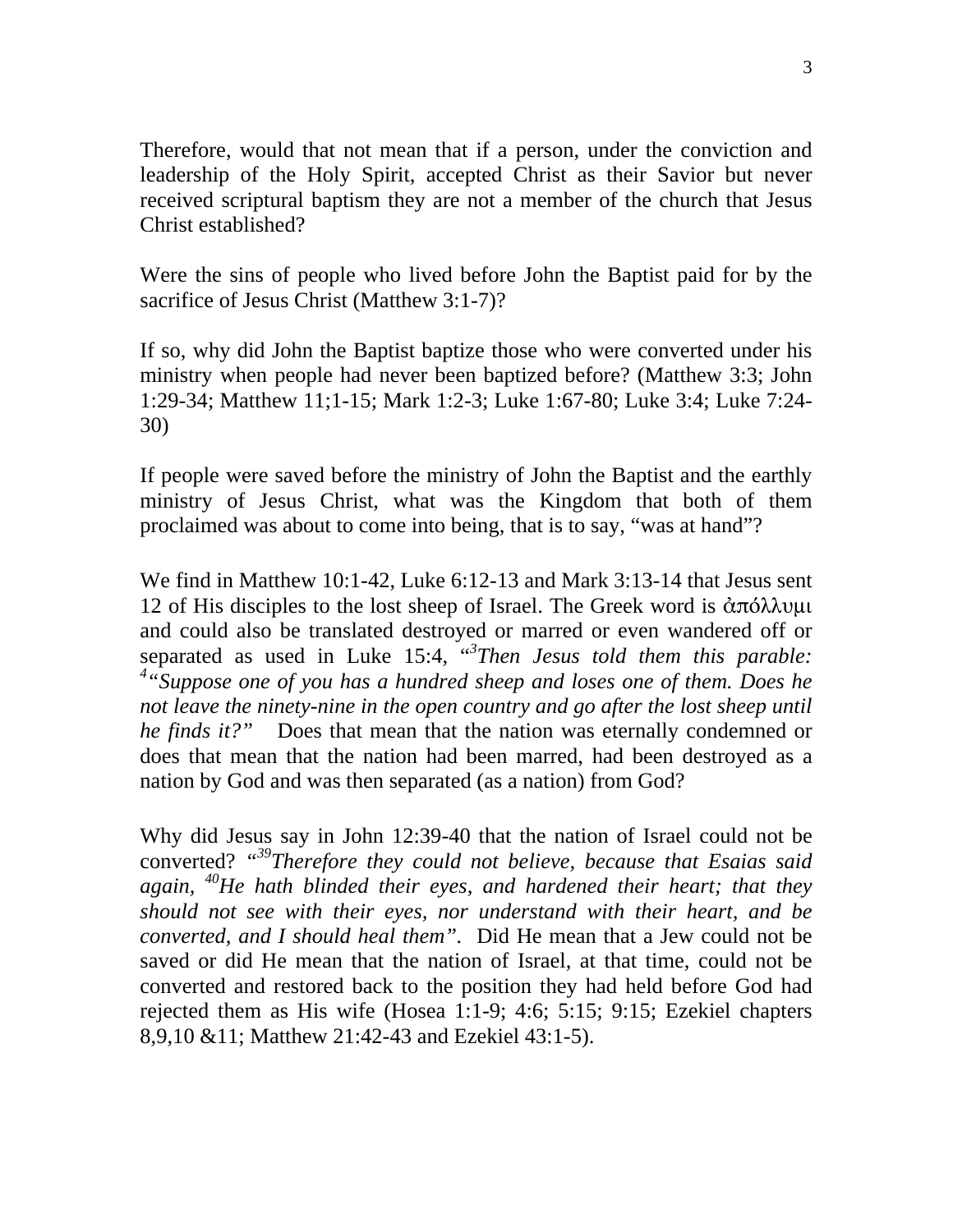Did any member of any of the churches in the New Testament become members without being baptized (Acts 2:41)? Please give scripture if your answer is yes.

Why was Jesus baptized? (Matthew 3:13-17; Mark 1:9-11; Luke 3:21-22; John 1:29-34)

Would Jesus have been a member of the church in Jerusalem if He had not been baptized?

What do we call that group that Paul wrote the letter that in your Bible is titled " $1<sup>st</sup>$  Corinthians"?

The authority to bind or loose (Matthew 16:13-20 and Matthew 18:15-18) must be very powerful because Paul reminded the group he wrote to in 1<sup>st</sup> Corinthians that they had the authority to judge the people within their membership. In  $1<sup>st</sup>$  Corinthians 5:5 Paul reminded them that they had the authority to deliver an adulterous member of their group over to Satan for the destruction of the flesh.

In  $1<sup>st</sup>$  Corinthians 5:9-11, Paul instructed that group that they were not to company (translated from a combination of Greek words denoting in union with or in union together) with a brother that was a fornicator, was covetous, was an idolater, a railer, a drunkard or extortioner. He then wrote in  $1<sup>st</sup>$ Corinthians 5:13 that they had the authority to put away (translated from a Greek word which means remove) such a person from their membership.

Paul instructed the group in  $1<sup>st</sup>$  Corinthians 5:6-8 that the man was like leaven (a boiling, fermenting substance) as long as he was within their membership and they were not to keep (translated from a Greek word meaning observe) the feast (the Lord's Supper) in union with him. Paul repeated this in  $1<sup>st</sup>$  Corinthians 5:11 when he told them not to eat in union with such a person.

*SIDE NOTE!!! That Is Why The Membership Of Each Of God's Churches Must Know The Lives Of Those They Allow To Observe The Lord's Supper With Them. That's A Chilling Thought When You Consider The Number Of Times Some Of Our Larger Churches Have No Idea About The Lives Of The Visitors They Allow To Participate On The Day They Observe The Lord's Supper. The Responsibility Is On The*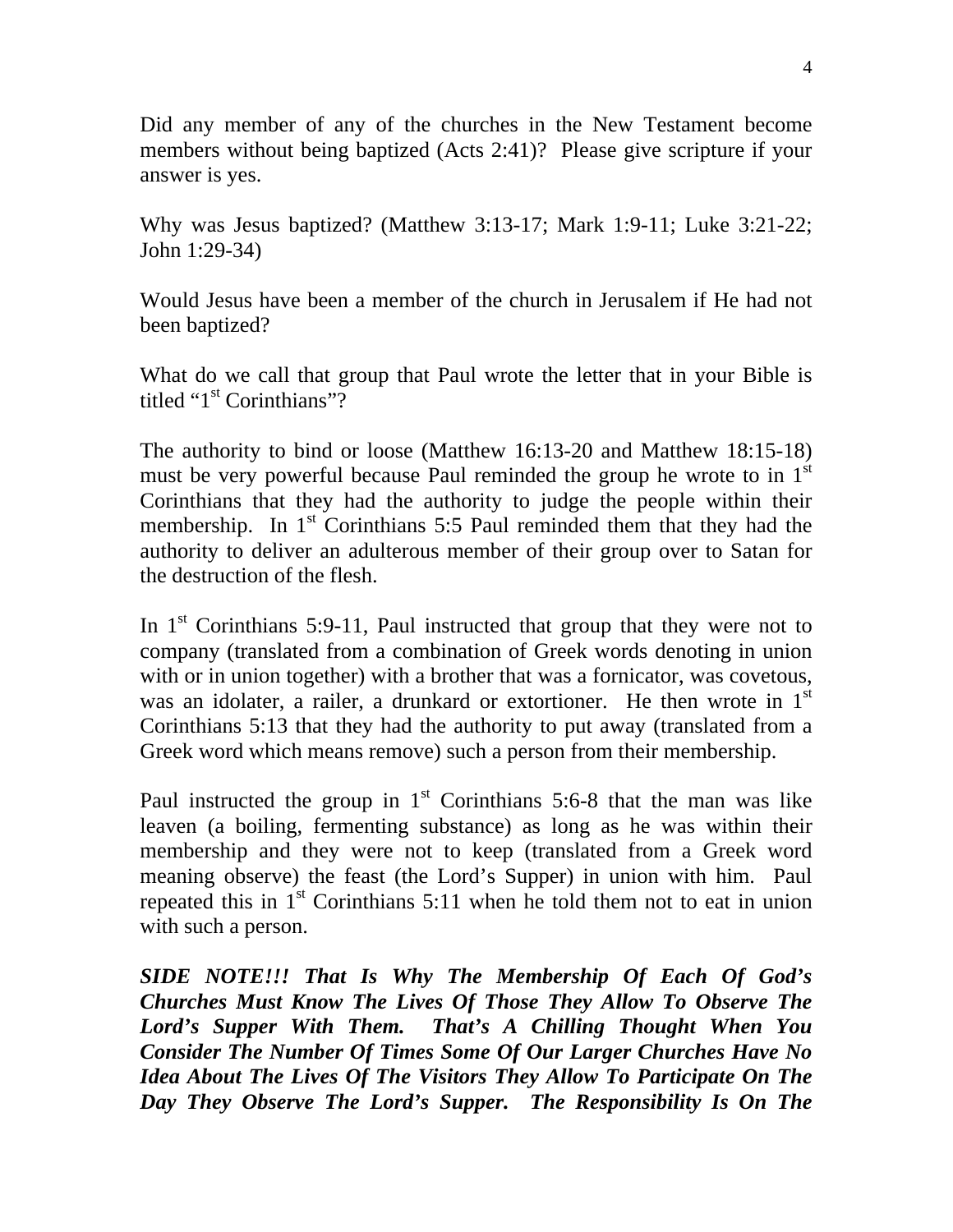## *Churches As Well As Upon The Individual And God Will Discipline Both The Individuals As Well As The Churches. (1st Corinthians 11:28-32)*

We find in Matthew 16:13-20 and Matthew 18:15-18 that Jesus Christ told His disciples (the local church in Jerusalem) that He was giving them the keys to a kingdom and whoever they would bind on earth would be bound in Heaven and whoever they would loose on earth would be loosed in Heaven. Was Jesus saying that the church in Jerusalem had the authority to bind a person into the Family of God (salvation) as the Roman Universal (Catholic) church teaches? If so, that would mean that He gave them the authority to loose a person from salvation as the Roman Universal (Catholic) church teaches.

What is the name of that kingdom into which the local church in Jerusalem could bind a person or loose a person on this earth? (Matthew 16:13-19)

What is the name of that group in Heaven into which a person is bound when they are bound into a particular group on this earth by the disciples of Christ? (Matthew 16:13-19)

What method did the disciples of Christ use to bind a person on this earth?

What method did the disciples of Christ use to bind a person in Heaven?

What method did the disciples of Christ use to loose a person on this earth?

What method did the disciples of Christ use to loose a person in Heaven? Please note that Christ did not say they would be loosed **from** Heaven. He said they would be loosed **in** Heaven.

In Hebrews 12:18-24, the writer was giving the Hebrews a mental picture of what they would see on the New Earth. He said they would see:

- 1- Mount Zion.
- 2- The city of the living God, the Heavenly Jerusalem.
- 3- An innumerable company of angels.
- 4- The general assembly and church of the firstborn who are registered in heaven.
- 5- God the judge of all.
- 6- The spirits of just men made perfect.
- 7- Jesus, the Mediator of the new covenant.